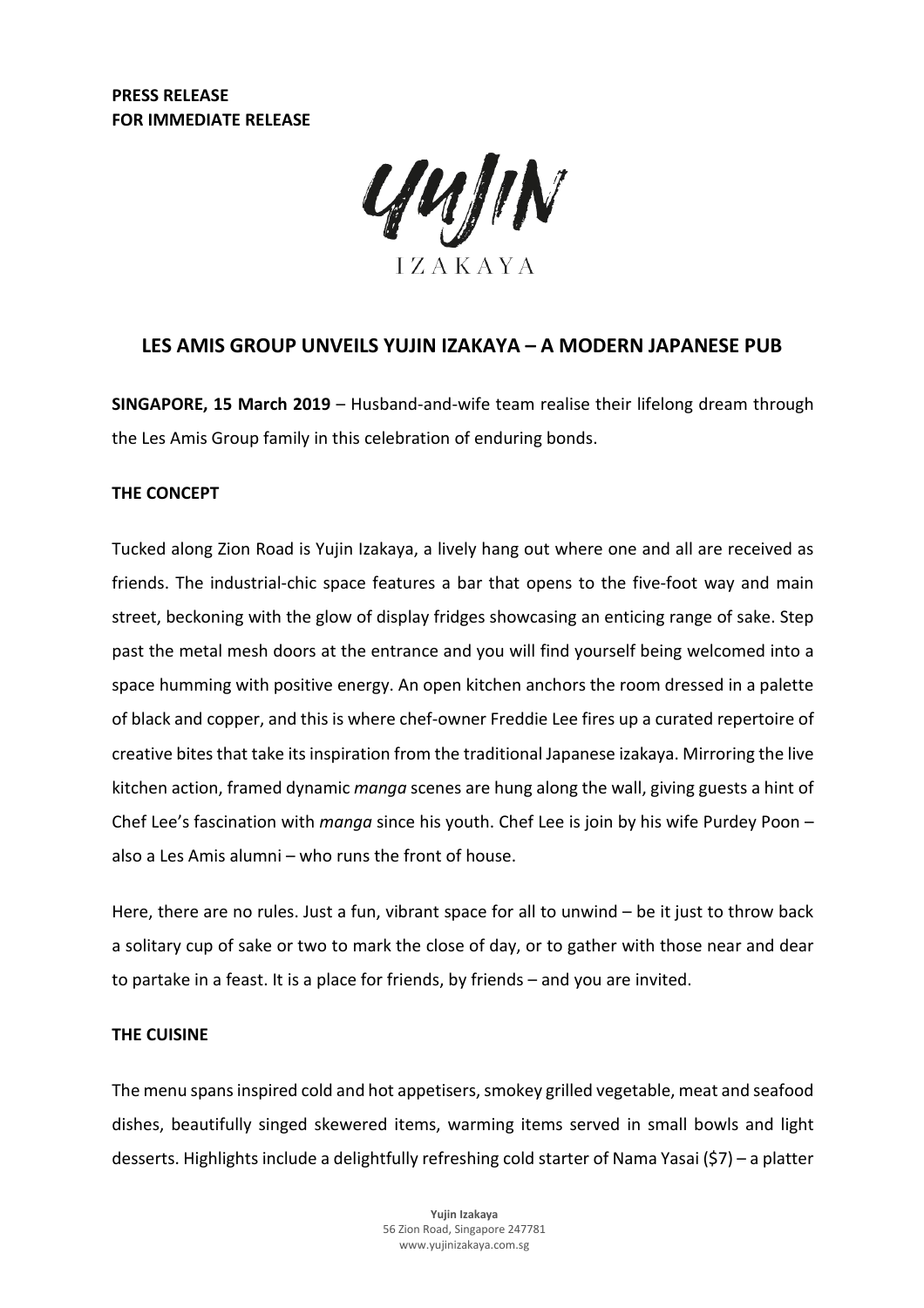of shaved raw asparagus and cauliflower tossed in an umami-rich vinegar-based seaweed dressing. Or pad your stomach for a night of stiff sakes with hot appetisers of Truffle Chawanmushi (\$15) and Katsu Sando (\$16) – a fluffy toasted sandwich of luscious thick-cut beef katsu smeared with pommery mustard.



Continue the feast with succulent grilled Eringi (king oyster mushroom, \$8) and the flavours of Tontoro (iberico pork jowl, \$15) slow-cooked to tender perfection and finished over the grill. Meaty bites also come in the form of grilled Gyutan (ox tongue, \$12), Gyu Kalbi (beef short rib, \$18), and skewers of Tebasaki (chicken wing, \$5), each expertly seasoned to draw out the rich, natural flavours of the ingredients. The hand-made Tsukune meatball (\$6) lovingly moulded with a mix of house-minced chicken meat and with cartilage bits for textural difference, is not to be missed either. Another signature dish from Chef Lee is the Inaniwa Udon (\$18), served with a prawn broth and topped with plump prawn tempura. Complementing the menu of hearty, bold-flavoured grilled items is a beverage programme with a strong sake focus. Patrons can also enjoy a range of Chuhai (shochu drinks), Highballs and unique Yujin concoctions such as a Shochu Mojito (\$13) or Yuzu Sour (\$15). Happy Hour promotions are also available from 5 – 7pm from Mondays to Saturdays.

## **THE CHEF**

Part of the opening team for the Group's flagship fine dining restaurant exactly 25 years ago, Chef Freddie Lee collaborates with the Les Amis Group to launch a brand new izakaya concept restaurant. The name (Yujin, the Japanese word for friend) is beautifully apt in that the izakaya is born of a kinship amongst those within the Les Amis Group family – opening an izakaya has been a lifelong dream of Chef Lee, and with the Les Amis Group, he is turning it into reality.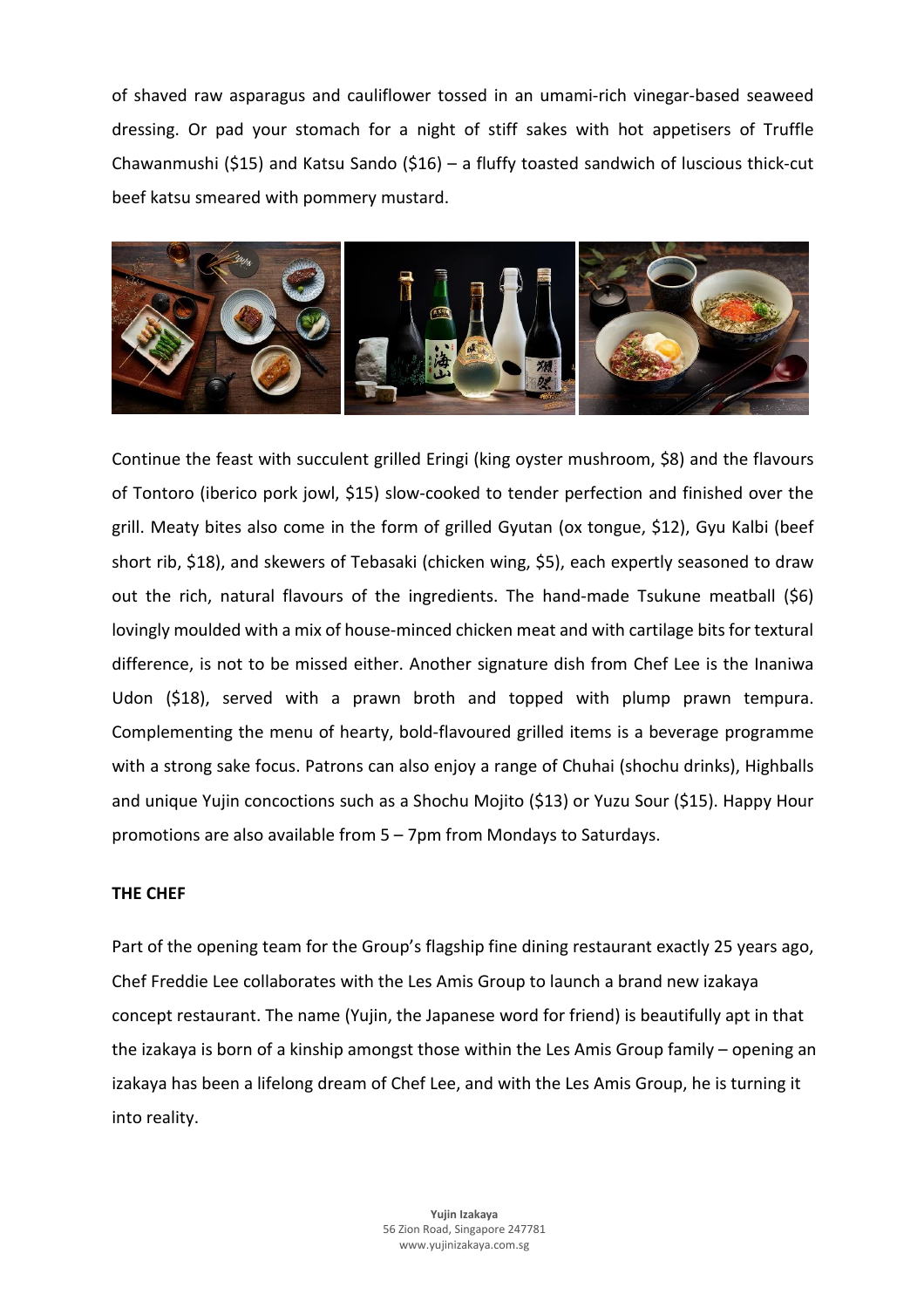Here, the chef-owner employs his mastery in fine European cuisine to give rustic, traditional izakaya fare a contemporary edge. Reflecting the side of him who is fascinated with *manga (*loved for its playful, brazen expression) Chef Lee's cuisine here is not bound by rules or conventions, just honest, good cooking, seasoned with a bit of fun – a style that he has been known for through his long career.

Yujin Izakaya opens its doors for business on **15 March 2019,** the 25th anniversary of the Les Amis Group.

**- END –**

#### **RESTAURANT INFORMATION**

**Address:** 56 Zion Road, Singapore 247781 **Tel:** +65 6235 0429 **Website**: www.yujinizakaya.com.sg **Email:** yujinizakaya@lesamis.com.sg **FB:** <https://www.facebook.com/yujinizakaya/> **IG:** <https://www.instagram.com/yujinizakaya/>

#### **Opening hours:**

Mon – Thurs: 5pm to 11pm (last orders 10.30pm) Fri – Sat: 5pm to 12am (last orders 11.30pm) Sunday: Closed

**Seating capacity:** 50 pax (38pax indoor, 12pax outdoor)

**Signature dishes:** COLD APPETISER Beef Tataki (\$15) – Chilled grilled-US sirloin, onion, ponzu Nama Yasai (\$7) – Raw asparagus, cauliflower, nori

HOT APPETISER Truffle Chawanmushi (\$15) – Steamed egg, konbu, truffle Katsu Sando (\$16) – US Beef, toasted bread, pommery mustard

GRILLED VEGETABLE Eringi (\$8) – King oyster mushroom

GRILLED MEAT Tebasaki (\$5) – Chicken wing Tsukune (\$6) – Hand-made meatball Tontoro (\$15) – Iberico pork jowl

> **Yujin Izakaya** 56 Zion Road, Singapore 247781 www.yujinizakaya.com.sg